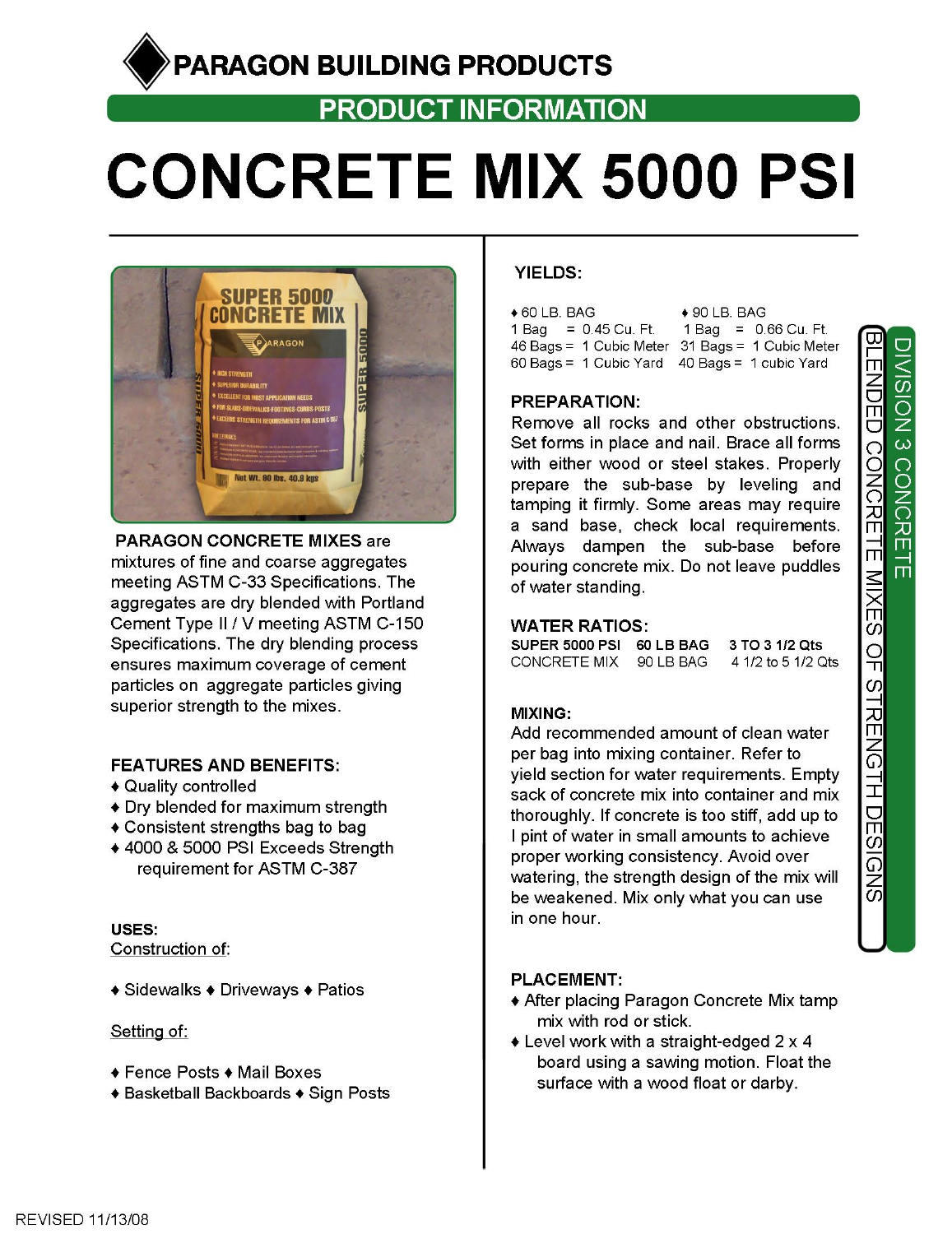PARAGON BUILDING PRODUCTS

## **PRODUCT INFORMATION**

#### CONTINUED:

- ♦ After leveling, allow concrete to set approximately one hour, depending on temperature and humidity, before troweling.
- ♦ Note: Look for the bleed water coming to the surface to have stopped.
- ♦ For rough surface use a wood float. For textured finished use broom or brush. For a smooth finish use a steel trowel.
- ♦ Use edging tool to define the edge of the concrete by running the tool along the edge between the concrete and forms.
- ♦ Cut a 1" (25 mm) control joint into the slab every 6-8 feet (2-2.5 m) using a grooving tool.
- ♦ Area can be opened to foot traffic in about 24 hours depending on temperature and humidity.

#### **COVERAGE:** SLAB 4 INCHES THICK

| Square                   |              |  |       |              |     |
|--------------------------|--------------|--|-------|--------------|-----|
| footage                  | $\mathbf{1}$ |  |       | 2 5 10 20 50 | 100 |
|                          |              |  |       |              |     |
| 60 lb. bag 1 2 4 7 14 35 |              |  |       |              | -70 |
| 90 lb. bag 1             |              |  | 1 3 5 | 10 23        | 47  |

#### **CURING:**

Allow material to set until hard to the touch and cover with plastic to prevent evaporation of water.

Protect from freezing for 24 hours.

#### **TECHNICAL DATA:**

PARAGON CONCRETE MIXES are manufactured to meet strength specifications for concrete mixes of the following designs:

Compressive Strength ASTM C 39/C 39M

5000 psi 28 days 5000+ psi 34.48 Mpa

#### **PACKAGING:**

60 lb. *I* 27.2 kg multi-ply bags 56/Pallet 90 lb. /41.0 kg multi-ply bags 35/Pallet 3000 lb. Tote

#### **LIMITATIONS:**

- ♦ **DO NOT** apply when the air or substrate temperature is below 40° F within 24 hours of application.
- ♦ **DO NOT** over water
- ♦ **DO NOT** over mix
- ♦ **DO NOT** apply over substrates that are frozen or contain frost.
- ♦ **DO NOT** use dirty water or tools.
- ♦ **DO NOT** add or mix any materials with this product unless approved by **Paragon Building Products Inc.**
- ♦ Application in cold or damp weather will increase the chance for the occurrence of efflorescence. Efflorescence occurs naturally and is beyond the control of Paragon.

#### **TECHNICAL SERVICE:**

For application procedures or surface conditions not specified in literature contact:

> Paragon Building Products Inc. 2895 Hamner Avenue Norco, CA 92860 Phone: 951-549-1155 Fax: 951-549-1177

Avoid hazards by following all precautions found in the MSDS (Material Safety Data Sheet), product labels and product information sheets. Please read this information prior to using the product. MSDS are available through technical service at 951-549-1155.

#### **CAUTION:**

Contains Portland Cement. Cement causes skin irritations, may cause allergic reactions. Avoid eye contact or prolonged contact with skin. Use of a dust respirator, safety goggles and rubber gloves are recommended. Wash self thoroughly after any contact. In case of eye contact, flush immediately with plenty of water for at least 15 minutes. Consult a physician immediately. Do not take internally. Contains free silica, don't breathe dust. Prolonged exposure to dust may cause